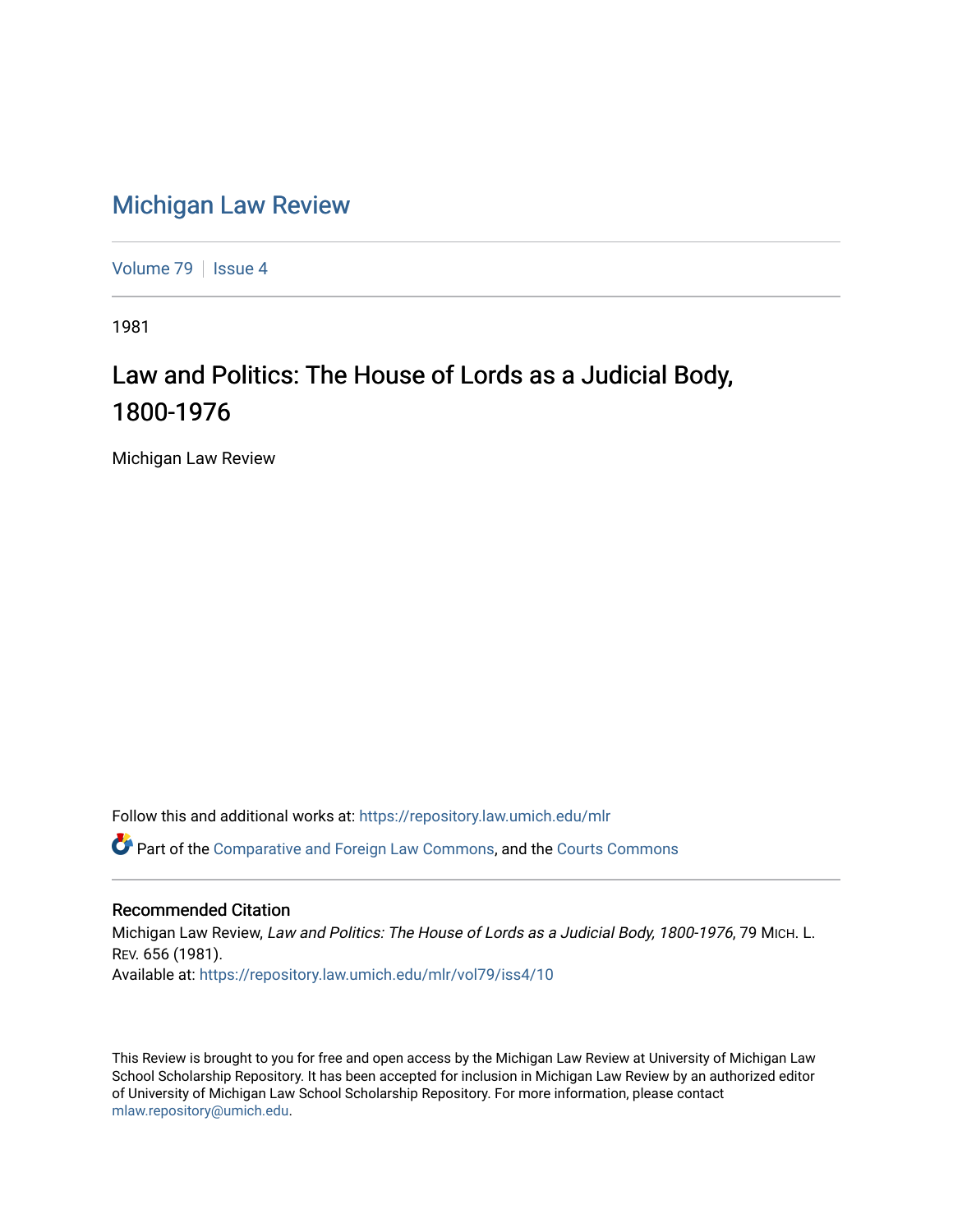LAW AND POLITICS: THE HOUSE OF LORDS AS A JUDICIAL BODY, 1800-1976. By *Robert Stevens.* Chapel Hill: University of North Carolina Press. 1978. Pp. xviii, 701. \$30.

This ambitious book studies the evolution of the House of Lords from an eighteenth-century legislative, executive, and judicial body into a modern appellate court. In just over six hundred densely footnoted pages, Robert Stevens attempts to set forth the entire sociological, jurisprudential, and political history of the House of Lords since the end of the Napoleonic wars (pp. xvi-xvii). The result, though not quite the definitive history that Stevens sought to write, remains the most comprehensive and engaging account of these years yet available to the American reader.

The first half of the book describes the House's highly political and unprofessional judicial behavior during the nineteenth century, and the resulting early twentieth-century reforms. Most nineteenthcentury Lords were laymen either unqualified or uninterested in hearing appeals. The House therefore often failed to muster quorums, faced huge case backlogs, and rendered poor decisions. While impeachment trials preoccupied many Lords, Scottish appeals based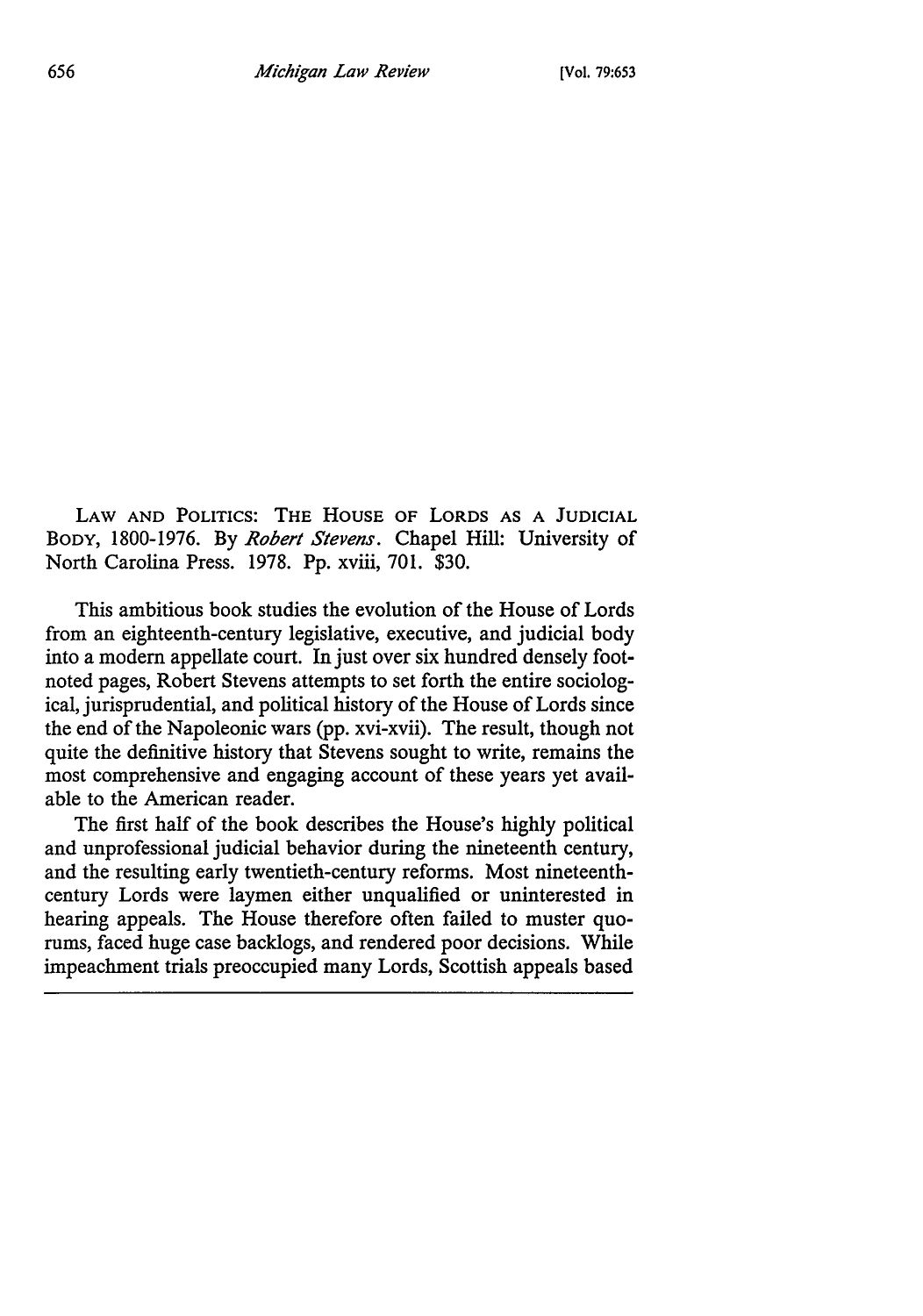on Roman law further clogged the docket. All of these failures made the Lords vulnerable to outside pressures: on several occasions, the judicial functions of the House were nearly abolished (pp. 52-67). A desire for self-preservation led the Lords toward reform. At one time, for example, the House literally forced peers to sit at appeals (pp. 19-21). The House eventually restricted seats at appeals to special Law Lords who had studied law and were competent to render professional opinions (pp. 32-34). By the tum of the century, professionalism was becoming increasingly important. When the Lords lost virtually all of their legislative powers, the balance of law and politics in the House shifted toward law. Law Lords were then chosen on the basis of their legal abilities, not their politics.

Politics soon disappeared from the Lords' opinions (p. 320). Central to Stevens's analysis of the post-World War II period is a doctrine that he calls "substantive formalism." Formalists believed that judges should avoid making political judgments in deciding cases: they should rely strictly on precedent, even to the point of denying themselves the power to reverse their own prior decisions, no matter how anachronistic. Stevens criticizes this excessive restraint. Indeed, the Lords' rigid refusal to depart from precedent usually made a final appeal to the House an unnecessary formality and gave rise to yet another movement to abolish the House's judicial capacity (pp. 321, 415).

New reforms followed. Obeisance to precedent became less important. By distinguishing — and in some cases dramatically limit $ing$  — the application of earlier cases, the Lords began to make policy decisions. The 1966 Practice Statement formally recognized this development. The statement announced that henceforth the Lords might reexamine precedent where its value had diminished over time or where its strict application would produce undue hardship (p. 419). But Stevens cautions that this announcement was only symbolically important (p. 621). The Practice Statement simply made it easier for the Lords to do directly what they had previously done indirectly.

With the rise of the Law Lord's policy-making authority came a new set of political problems, best characterized as problems of constitutional powers. The controversy over stare decisis (and a parallel dispute over statutory interpretation) only typify the Lords' difficulties. After all of the reforms of the past quarter century, the Lords still remain uncertain of their power to interpret acts of Parliament (pp. 621-27).

*Law and Politics* should interest every legal historian. Much of